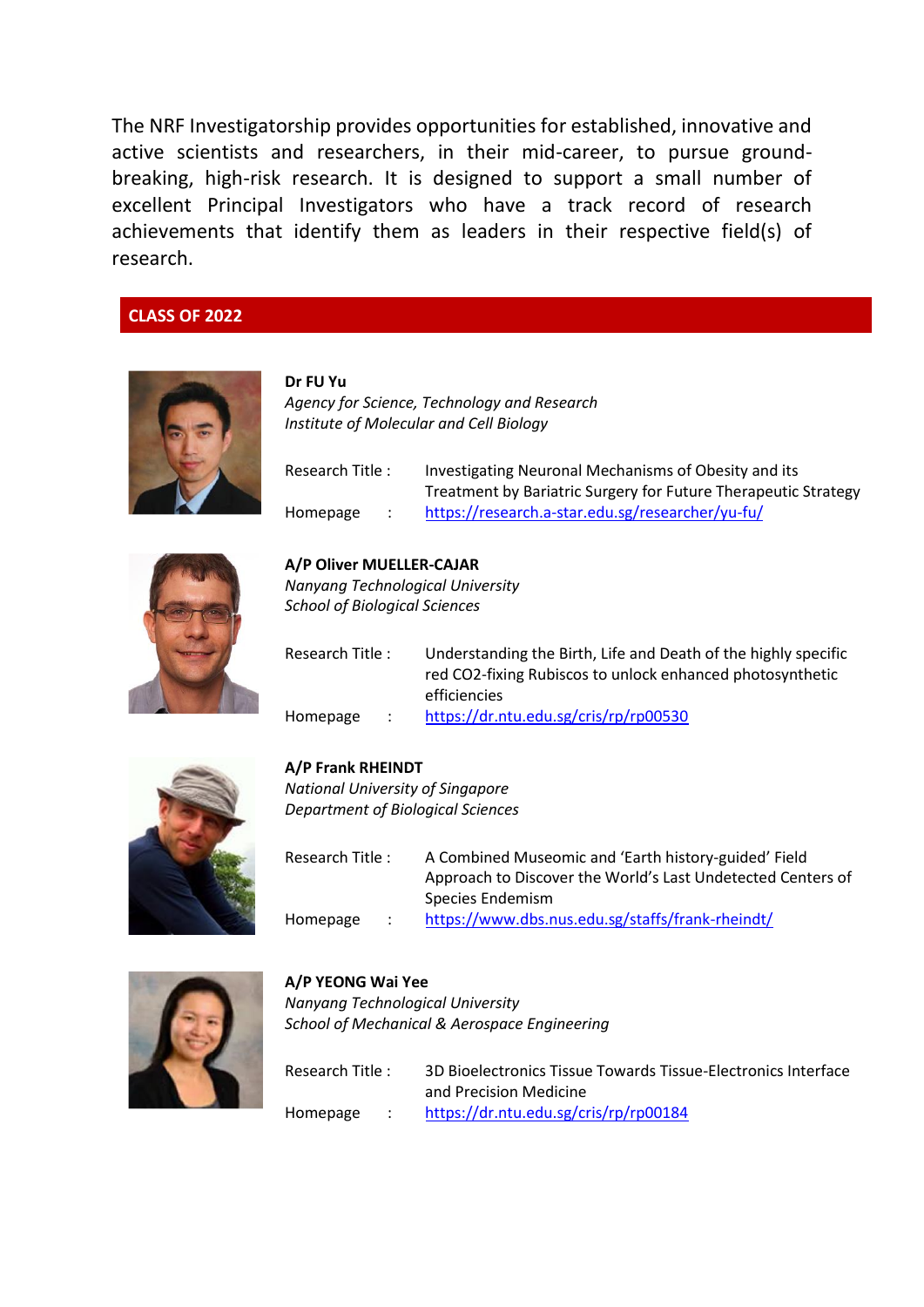

## **A/P YAN Ning**

*National University of Singapore Department of Chemical and Biomolecular Engineering*

Research Title : Green Amines for a Sustainable Future Homepage : [https://greenenergy.nus.edu.sg/our\\_team/academic](https://greenenergy.nus.edu.sg/our_team/academic-staff/ning-yan/)[staff/ning-yan/](https://greenenergy.nus.edu.sg/our_team/academic-staff/ning-yan/)



**A/P PU Kanyi** *Nanyang Technological University School of Chemical and Biomedical Engineering*

| Research Title : |  | <b>Optical Artificial Urinary Biomarkers for Next-Generation</b> |
|------------------|--|------------------------------------------------------------------|
|                  |  | Home Diagnostics                                                 |
| Homepage         |  | https://personal.ntu.edu.sg/kypu/Group%20Members1.html           |



## **Prof LOH Xian Jun**

**Prof KINJO Rei**

*Agency for Science, Technology and Research Institute of Materials Research and Engineering*

| Research Title: | Thermogels for Therapeutic Applications (THETA)         |
|-----------------|---------------------------------------------------------|
| Homepage        | https://www.a-star.edu.sg/imre/about-us/leadership-team |



*Nanyang Technological University School of Physical & Mathematical Sciences*

| Research Title : |  | Precise Chemical Construction of Two-Dimensional Boron |
|------------------|--|--------------------------------------------------------|
|                  |  | Materials                                              |
| Homepage         |  | https://personal.ntu.edu.sg/rkinjo/                    |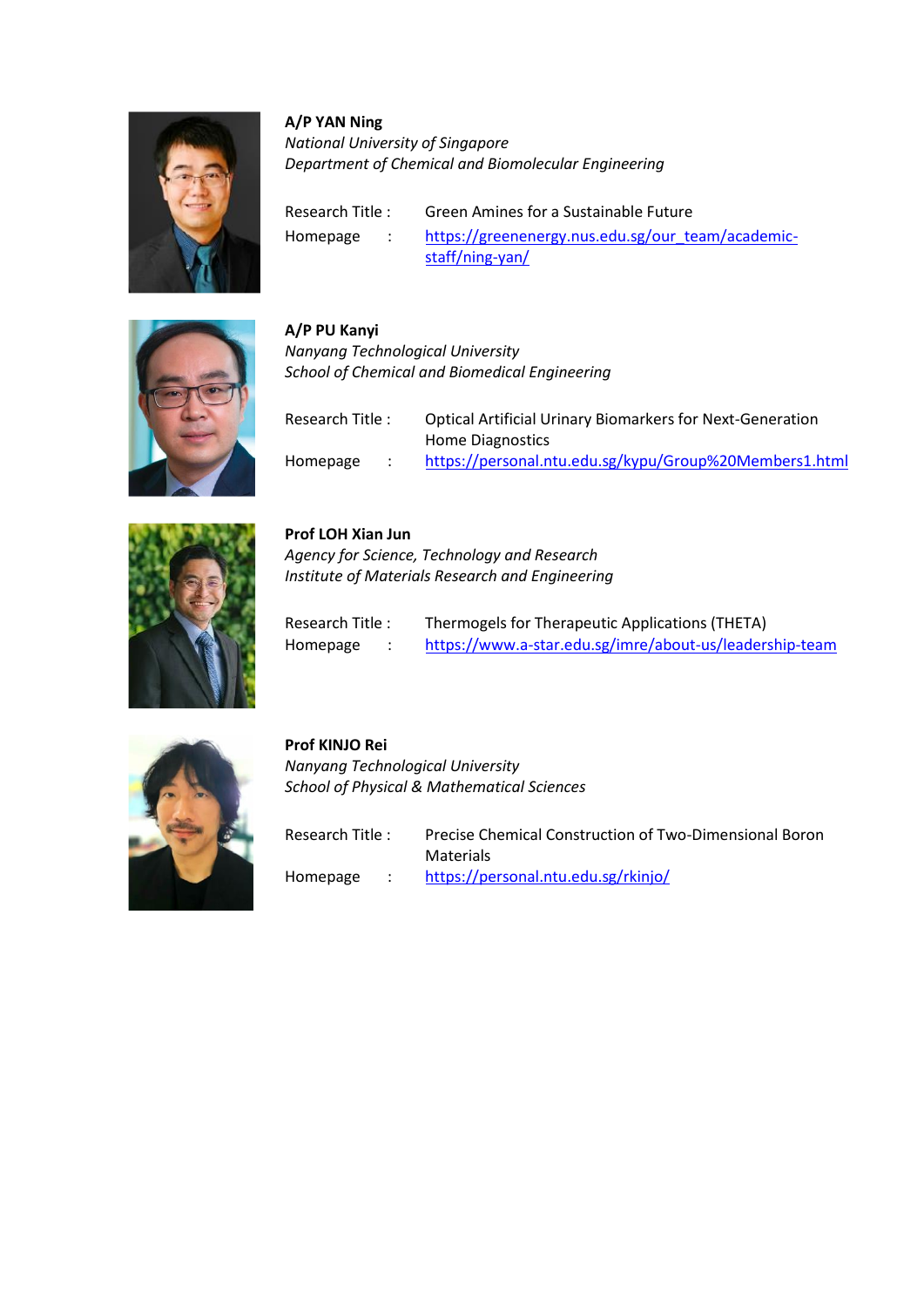

## **A/P Kevin PETHE**

*Nanyang Technological University Lee Kong Chian School of Medicine*

| Research Title: |  | Bacterial metabolic adaptation during host colonisation and |
|-----------------|--|-------------------------------------------------------------|
|                 |  | persistence                                                 |
| Homepage        |  | http://www.lkcmedicine.ntu.edu.sg/aboutus/Faculty-and-      |
|                 |  | Staff/Pages/Kevin-Pethe.aspx                                |



**A/P Joel YANG Kwang Wei** *Singapore University of Technology and Design Engineering Product Development*

| Research Title: | 3D Nanostructured Optics with Designer Elements (NODE) to |
|-----------------|-----------------------------------------------------------|
|                 | Shape and Control Light                                   |
| Homepage        | https://epd.sutd.edu.sg/people/faculty/joel-yang          |



**A/P Shaffique ADAM** *National University of Singapore Department of Physics*

| Research Title : | Moiré scale engineering of atomically thin materials to achieve |
|------------------|-----------------------------------------------------------------|
|                  | higher-temperature superconductivity                            |
| Homepage         | https://www.physics.nus.edu.sg/staff/adam.html                  |



## **A/P YANG Hyunsoo**

*National University of Singapore Department of Electrical and Computer Engineering*

| Research Title : |  | The next-generation non-volatile memory: towards THz    |
|------------------|--|---------------------------------------------------------|
|                  |  | operation                                               |
| Homepage         |  | https://www.ece.nus.edu.sg/stfpage/eleyang/peop_pi.html |



# **Prof LIU Yang**

*Nanyang Technological University School of Computer Science and Engineering*

Research Title : Towards Building Trustworthy and Robust Intelligent Systems and its Application on Human Brain Homepage : <https://www.ntu.edu.sg/home/yangliu/>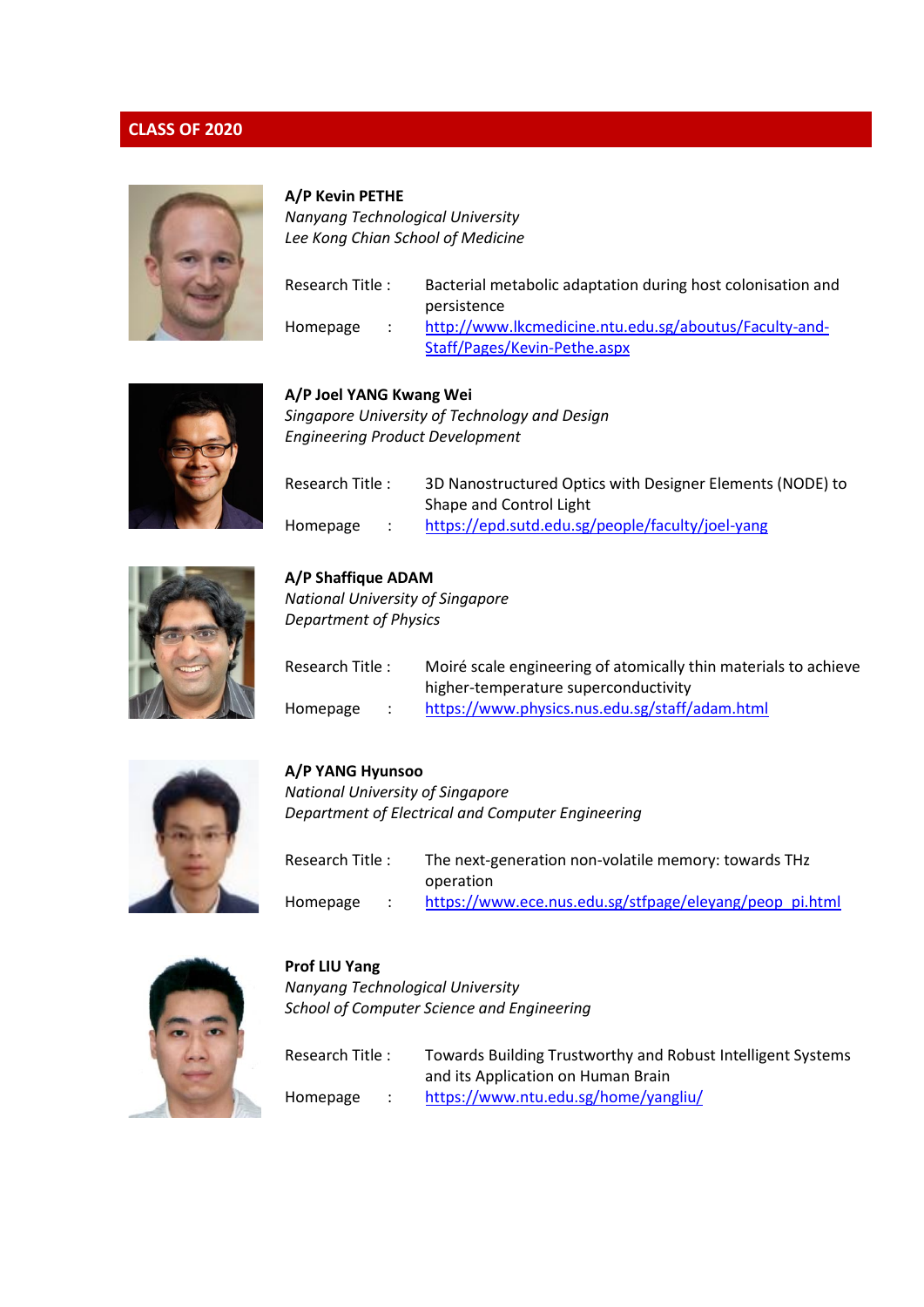

#### **A/P Antonia MONTEIRO**

*National University of Singapore Department of Biological Sciences*

Research Title : Finding the locus of evolution of a novel complex trait Homepage : [www.dbs.nus.edu.sg/staff/antonia.html](http://www.dbs.nus.edu.sg/staff/antonia.html)



**A/P Matthew CHANG** *National University of Singapore Department of Biochemistry, Yong Loo Lin School of Medicine*

Research Title : Engineering Biology to Reprogramme Microbiome Homepage : https://bch.nus.edu.sg/bchcmw.htm



**Prof LIU Xiaogang** *National University of Singapore Department of Chemistry*

| Research Title: | Photon Management for Energy Conversion and Imaging          |
|-----------------|--------------------------------------------------------------|
|                 | Applications                                                 |
| Homepage        | https://chemistry.nus.edu.sg/people/academic staff/liuxg.htm |



**Prof WU Jishan**

**A/P Emma HILL**

*National University of Singapore Department of Chemistry*

*Nanyang Technological University Asian School of the Environment*

Research Title : Toward Carbon-Based Magnets Homepage : [https://chemistry.nus.edu.sg/people/academic\\_staff/wujs.htm](https://chemistry.nus.edu.sg/people/academic_staff/wujs.htm) 



| Research Title : |  | Space-borne Geodesy and Remote Sensing for Understanding<br>Natural Hazards, Sea-level Change and Disaster Response in<br>Asia |  |
|------------------|--|--------------------------------------------------------------------------------------------------------------------------------|--|
| Homepage         |  | https://earthobservatory.sg/people/emma-hill                                                                                   |  |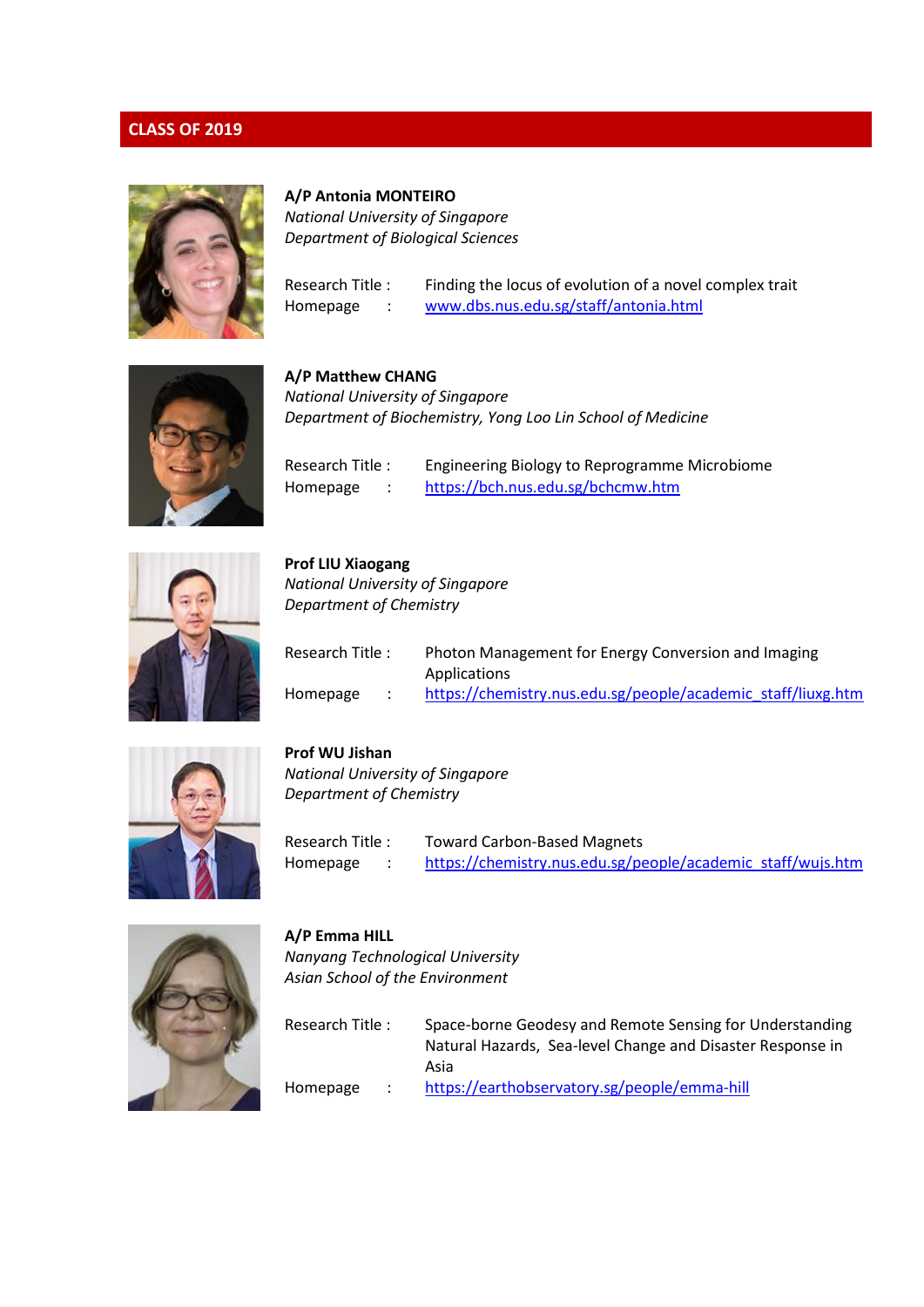

## **Prof MIAO Chun Yan**

*Nanyang Technological University School of Computer Science and Engineering*

Research Title : Senior-friendly Persuasive AI Companions for an Aging Population Homepage : [www.ntulily.org/ascymiao](http://www.ntulily.org/ascymiao)

## **A/P GOTO Atsushi**

*Nanyang Technological University School of Physical and Mathematical Sciences*

| Research Title: | Polymer Design Platform via Organocatalysis for Advanced<br><b>Polymer Materials</b>     |
|-----------------|------------------------------------------------------------------------------------------|
| Homepage        | www1.spms.ntu.edu.sg/~chemistry/FacultyResearch/<br>Individual%20Faculty/GOTOAtsushi.htm |



## **Prof Archan MISRA**

*Singapore Management University School of Information Systems*

Research Title : Coordinated Cyber-physical Sensing & Edge Analytics Homepage : https:/[/www.smu.edu.sg/faculty/profile/9632/A](http://www.smu.edu.sg/faculty/profile/9632/)rchan-MISRA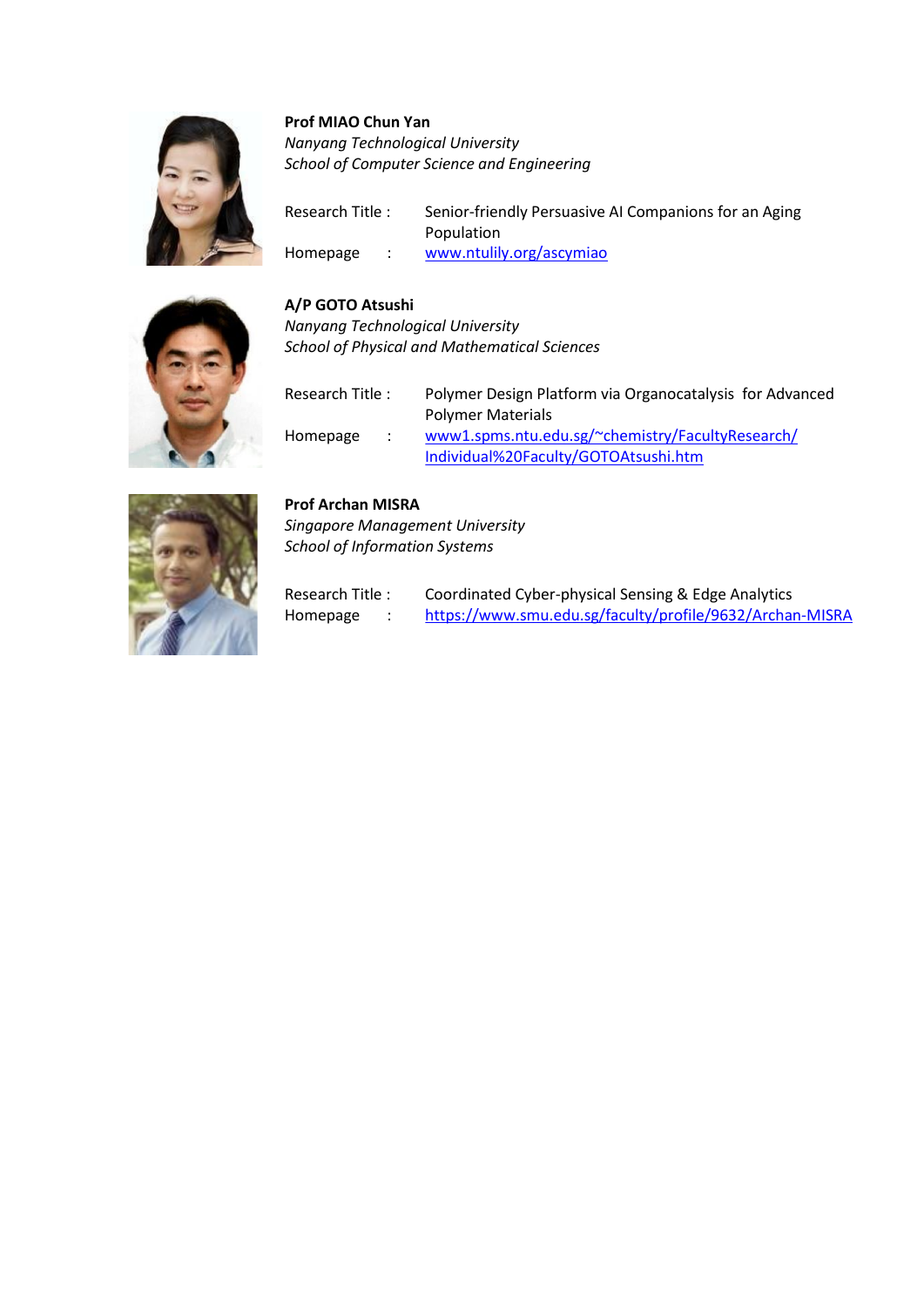

#### **Dr KHOR Chiea Chuen**

*Agency of Science, Technology and Research Genome Institute of Singapore*

| Research Title : | Deciphering the genetic architecture of age-related diseases |
|------------------|--------------------------------------------------------------|
|                  | using eye diseases as the paradigm                           |
| Homepage         | https://www.a-star.edu.sg/gis/our-people/platform-leaders    |



**Dr Jonathan Yuin-Han LOH** *Agency of Science, Technology and Research Institute of Molecular and Cell Biology*

| Research Title : |                      | Single-cell Trancriptome and Accessibility Regions (STAR) for<br>analyzing cell fates plasticity and heterogeneity of complex |
|------------------|----------------------|-------------------------------------------------------------------------------------------------------------------------------|
|                  |                      | tissues                                                                                                                       |
| Homepage         | $\ddot{\phantom{0}}$ | https://research.a-star.edu.sg/researcher/jonathan-loh-                                                                       |
|                  |                      | yuin-han/                                                                                                                     |



## **Dr Bruno REVERSADE**

*Agency of Science, Technology and Research Genome Institute of Singapore*

| Research Title: |  | Realize the Translational and Therapeutic Potential of the |
|-----------------|--|------------------------------------------------------------|
|                 |  | ELABELA-nergic Pathway                                     |
| Homepage        |  | https://research.a-star.edu.sg/researcher/bruno-reversade/ |



#### **A/P Virgile VIASNOFF**

*National University of Singapore Mechanobiology Institute*

| Research Title: | Synthetic epithelial morphogenesis: a new perspective from |
|-----------------|------------------------------------------------------------|
|                 | mechanobiology                                             |
| Homepage        | https://mbi.nus.edu.sg/virgile-viasnoff/                   |



## **Prof LU Yixin** *National University of Singapore Department of Chemistry*

Research Title : Phosphine Catalysis: New Heights in Asymmetric Synthesis, Applications to Medicinal Chemistry & Potentials in Green, Sustainable Production Homepage : [https://www.chemistry.nus](https://www.chemistry.nus.edu.sg/people/academic_staff/luyx.htm) [.edu.sg/people/academic\\_staff/luyx.htm](https://www.chemistry.nus.edu.sg/people/academic_staff/luyx.htm)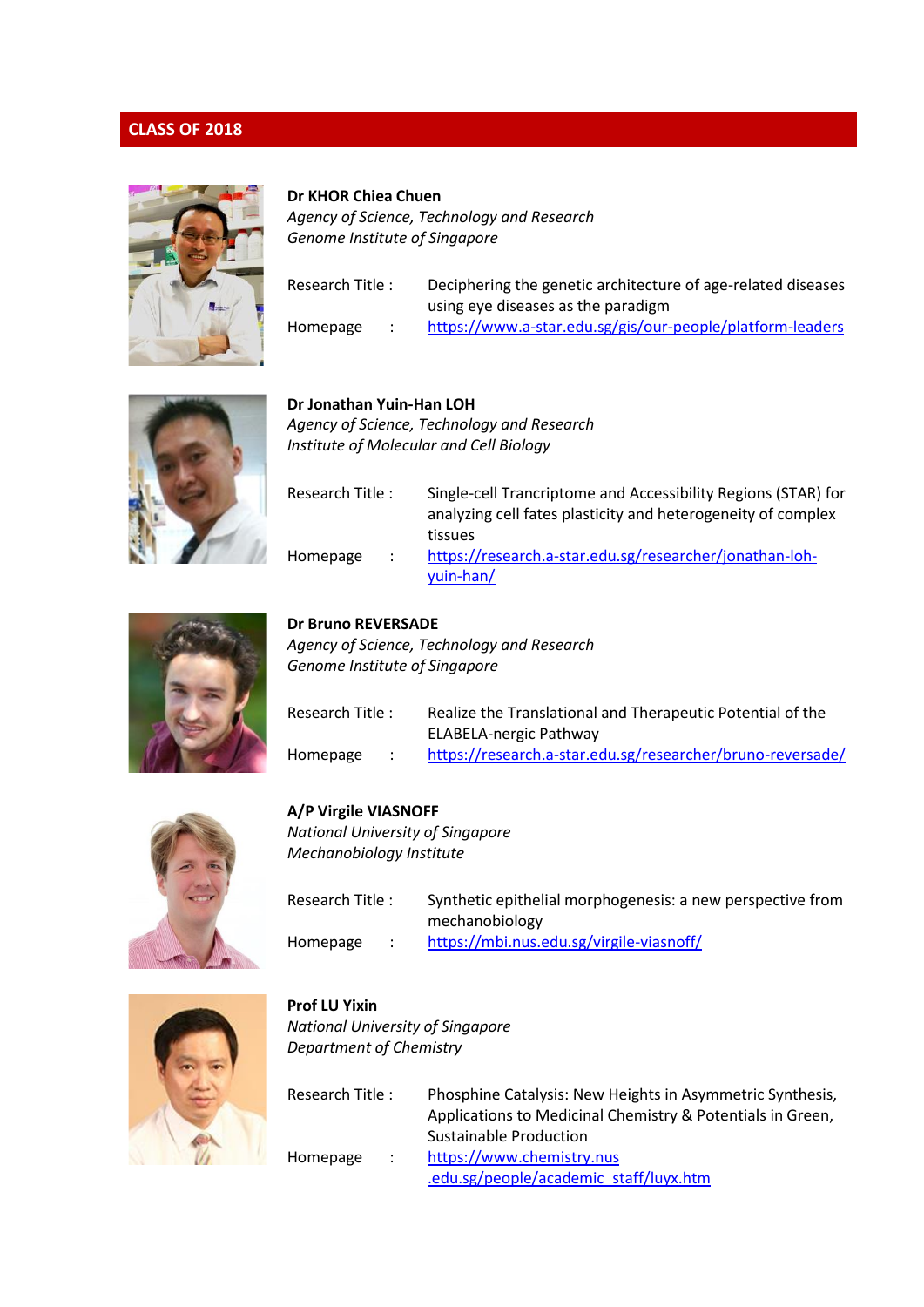

**A/P WANG Qing** *National University of Singapore Department of Materials Science & Engineering*

| Research Title: | "E-blood": Simultaneous Powering and Cooling of     |
|-----------------|-----------------------------------------------------|
|                 | Microchips for Energy Resilient and Power Efficient |
|                 | Computing                                           |
| Homepage        | www.mse.nus.edu.sg/staff/wq.php                     |



## **Prof Barbaros Ö ZYILMAZ**

*National University of Singapore Department of Physics*

| Research Title: |  | Engineer a robust platform for topological quantum<br>computation using 2D materials |
|-----------------|--|--------------------------------------------------------------------------------------|
| Homepage        |  | https://www.physics.nus.edu.sg/staff/barbaros.html                                   |



**A/P ZHAO Yanli** *Nanyang Technological University School of Physical and Mathematical Sciences*

| Research Title: | Smart supramolecular prodrug systems for combination                   |
|-----------------|------------------------------------------------------------------------|
| Homepage        | cancer theranostics<br>http://www.ntu.edu.sg/home/zhaoyanli/Yanli Zhao |
|                 | Research Group/Yanli Zhao.html                                         |



## **A/P SUM Tze Chien**

*Nanyang Technological University School of Physical and Mathematical Sciences*

Research Title : Towards >44% Perovskite Solar Cells Homepage : [www.ntu.edu.sg/home/tzechien/spms/research\\_group.](http://www.ntu.edu.sg/home/tzechien/spms/research_group)html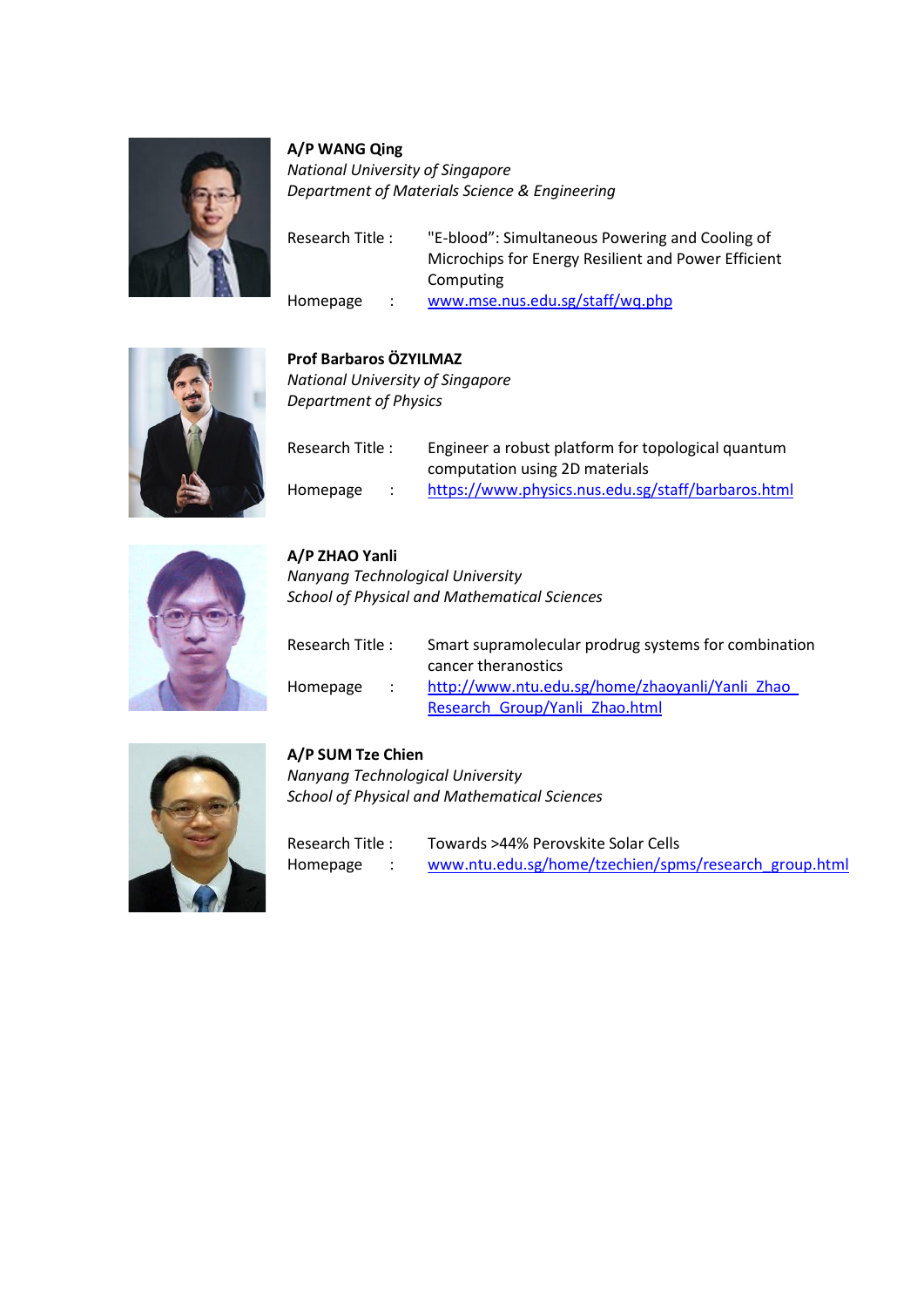

#### **Dr Arseniy KUZNETSOV**

*Agency of Science, Technology and Research Institute of Materials Research and Engineering*

| Homepage |  |
|----------|--|

Research Title : Sub-wavelength-resolution spatial light modulators based on active nanoantennas and metasurfaces [https://research.a-star.edu.sg/researcher/arseniy](https://research.a-star.edu.sg/researcher/arseniy-kuznetsov/)[kuznetsov/](https://research.a-star.edu.sg/researcher/arseniy-kuznetsov/)



## **Dr Florent GINHOUX**

*Agency of Science, Technology and Research Singapore Immunology Network*

| Research Title: |  | IPSC-derived tissue organoids as a platform to model |
|-----------------|--|------------------------------------------------------|
|                 |  | and study neurodegenerative disorders                |
| Homepage        |  | https://www.a-star.edu.sg/sign/people/principal-     |
|                 |  | investigators/florent-ginhoux                        |



## **Dr Nicholas BARKER**

*Agency of Science, Technology and Research Institute of Molecular and Cell Biology*

| Research Title: |                | Identifying Novel Lgr5+ Stem Cell Populations &   |
|-----------------|----------------|---------------------------------------------------|
|                 |                | Evaluating their Roles in Epithelial Homeostasis, |
|                 |                | <b>Repair and Cancer</b>                          |
| Homepage        | $\mathbb{R}^n$ | https://research.a-star.edu.sg/researcher/nick-   |
|                 |                | barker/                                           |



## **Prof GONG Jiangbin**

*National University of Singapore Department of Physics*

| Research Title: | Quantum control approach to new topological phases |
|-----------------|----------------------------------------------------|
|                 | of matter                                          |
| Homepage        | http://www.physics.nus.edu.sg/~phygi/              |



## **Prof David SILVER** *Duke-NUS Medical School Cardiovascular & Metabolic Disorders Programme*

Research Title : Mechanism-based molecular lipid nutrition and therapeutics for healthy brain development and function Homepage : [https://www.duke-nus.edu.sg/cvmd/content/david](https://www.duke-nus.edu.sg/cvmd/content/david-silver)[silver](https://www.duke-nus.edu.sg/cvmd/content/david-silver)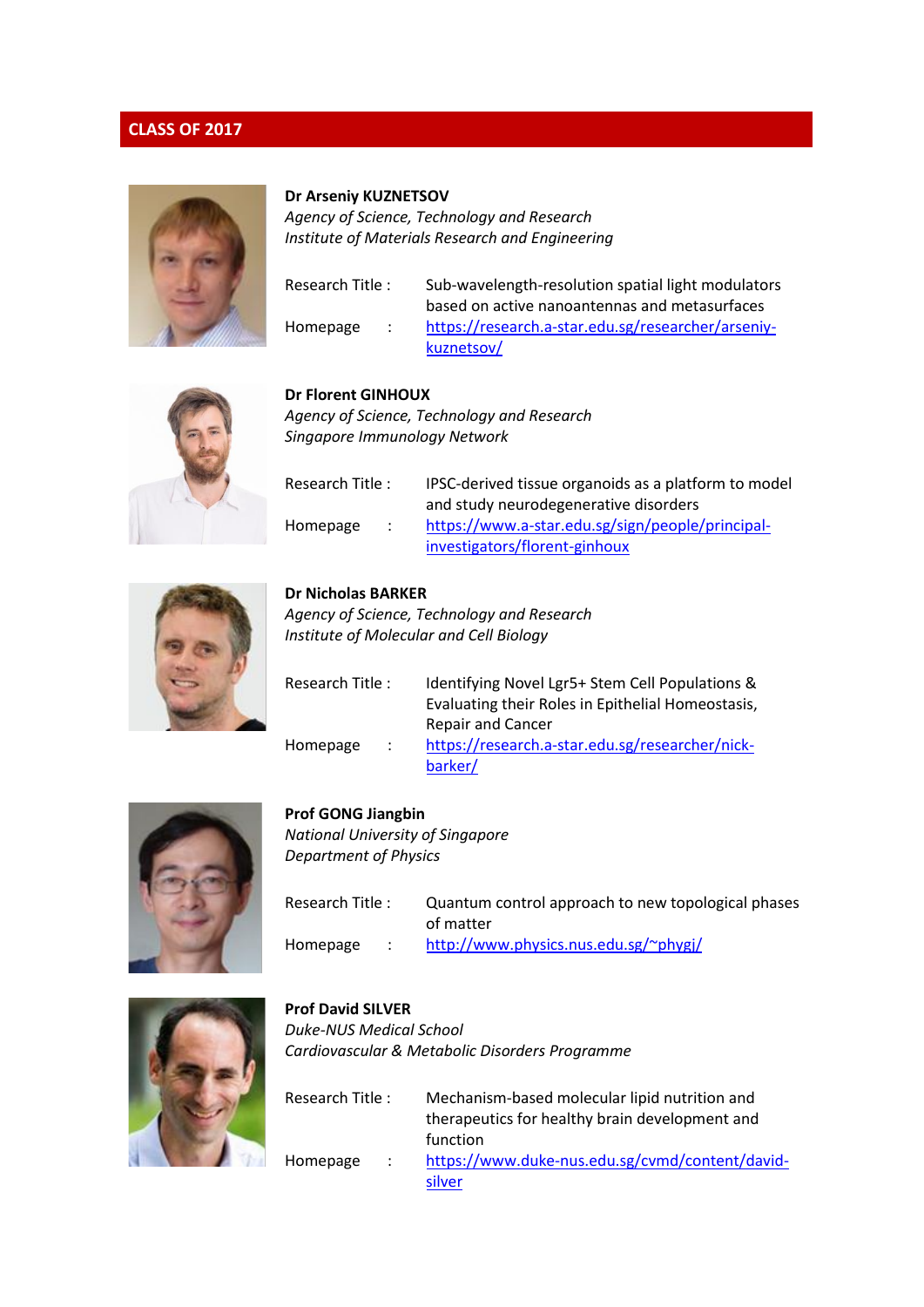

## **A/P Fidel COSTA**

*Nanyang Technological University Asian School of the Environment*

| Research Title: |  | Calibrating the lifetimes of magma reservoirs below |
|-----------------|--|-----------------------------------------------------|
|                 |  | active volcanoes                                    |
| Homepage        |  | http://www.earthobservatory.sg/people/fidel-costa   |



## **Prof CHEN Xiaodong**

*Nanyang Technological University School of Materials Science and Engineering*

| Research Title: |  | Conformal electronic devices based on silk protein: |
|-----------------|--|-----------------------------------------------------|
|                 |  | Adding autonomy to an ancient material              |
| Homepage        |  | http://www.ntu.edu.sg/home/chenxd/                  |



# **Prof Srinivasan MADHAVI**

*Nanyang Technological University School of Materials Science and Engineering*

| Research Title: |        | Water-based rechargeable battery chemistries for<br>new generation of safe, high energy density |
|-----------------|--------|-------------------------------------------------------------------------------------------------|
|                 |        | sustainable energy storage devices                                                              |
| Homepage        | $\sim$ | http://web.mse.ntu.edu.sg/homepages/madhavi/                                                    |



## **Prof PHAN Anh Tuan**

*Nanyang Technological University School of Physical & Mathematical Sciences*

| Research Title: |  | Structurally and chemically controlled G-quadruplex |
|-----------------|--|-----------------------------------------------------|
|                 |  | DNA: Understanding and application in therapeutics  |
| Homepage        |  | http://www.ntu.edu.sg/home/phantuan/                |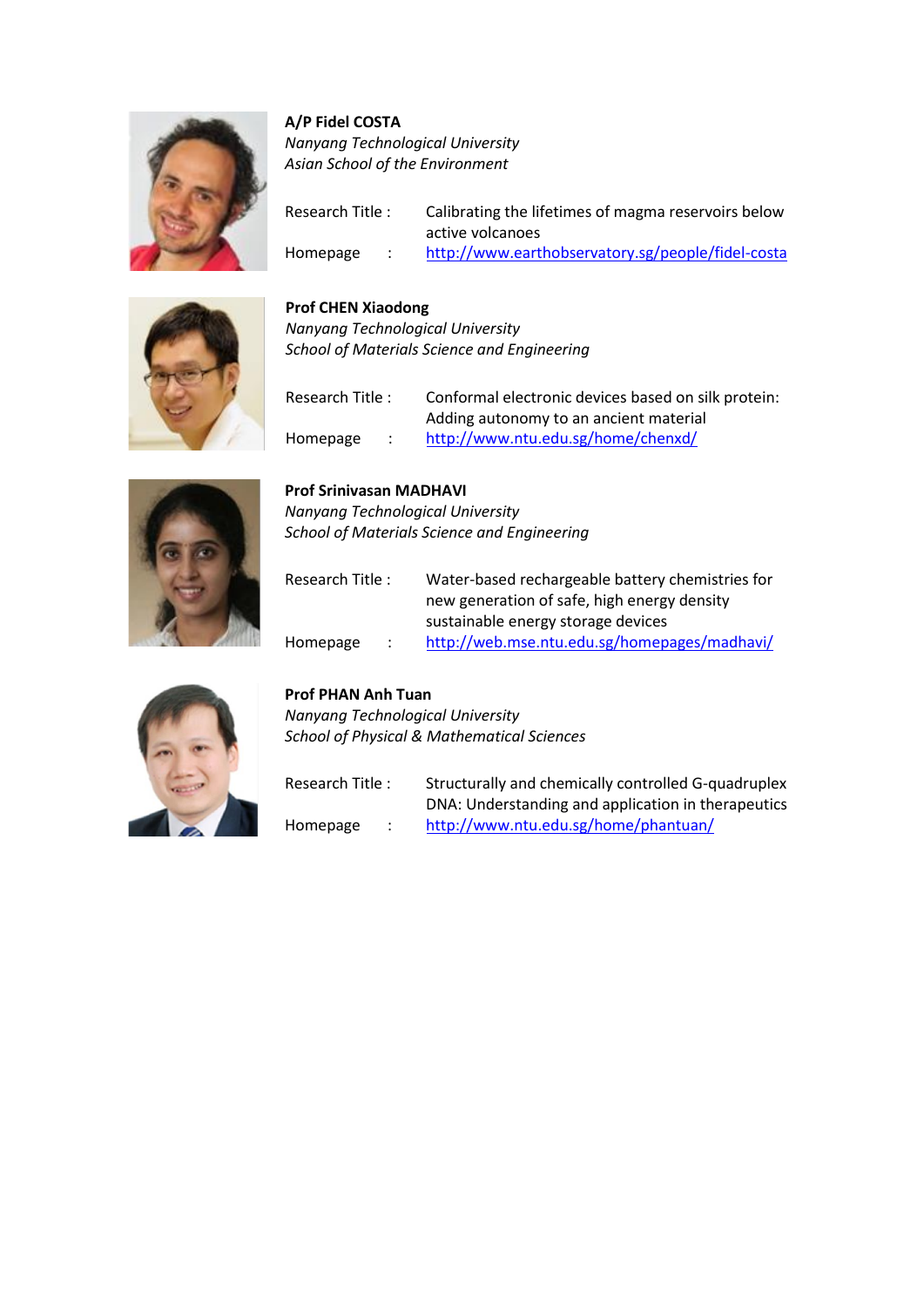

**A/P LOK Shee Mei** *Duke-NUS Medical School Emerging Infectious Diseases Program*

| Understanding Possible Structural Variations of      |
|------------------------------------------------------|
| Dengue Virus Particles and Their Implications in the |
| Design of Effective Vaccine and Therapeutic Agents   |
| https://www.duke-nus.edu.sg/content/lok-shee-mei     |
|                                                      |



**Prof YU Hao** *National University of Singapore Department of Biological Sciences*

| Research Title : |  | Unravelling the Mechanism of Macromolecular |
|------------------|--|---------------------------------------------|
|                  |  | <b>Trafficking in Plants</b>                |
| Homepage         |  | http://www.dbs.nus.edu.sg/staff/yuhao.htm   |



**Prof YAN Jie** *National University of Singapore Department of Physics*

Research Title : Understanding and Altering Mechanosensing of Cells Homepage : <http://www.physics.nus.edu.sg/staff/yanjie.html>



**Prof LOU Xiong Wen, David** *Nanyang Technological University School of Chemical and Biomedical Engineering*

| Research Title: | Metal-Organic Frameworks-Derived Functional      |
|-----------------|--------------------------------------------------|
|                 | Materials for Electrochemical Energy Storage and |
|                 | Conversion                                       |
| Homepage        | http://www.ntu.edu.sg/home/xwlou/                |



*Nanyang Technological University School of Material Science and Engineering*

**Prof LEE Pooi See**

Research Title : Deformable Electronic Materials and Devices for Human Machine Interface Homepage : <http://www.ntu.edu.sg/home/pslee/>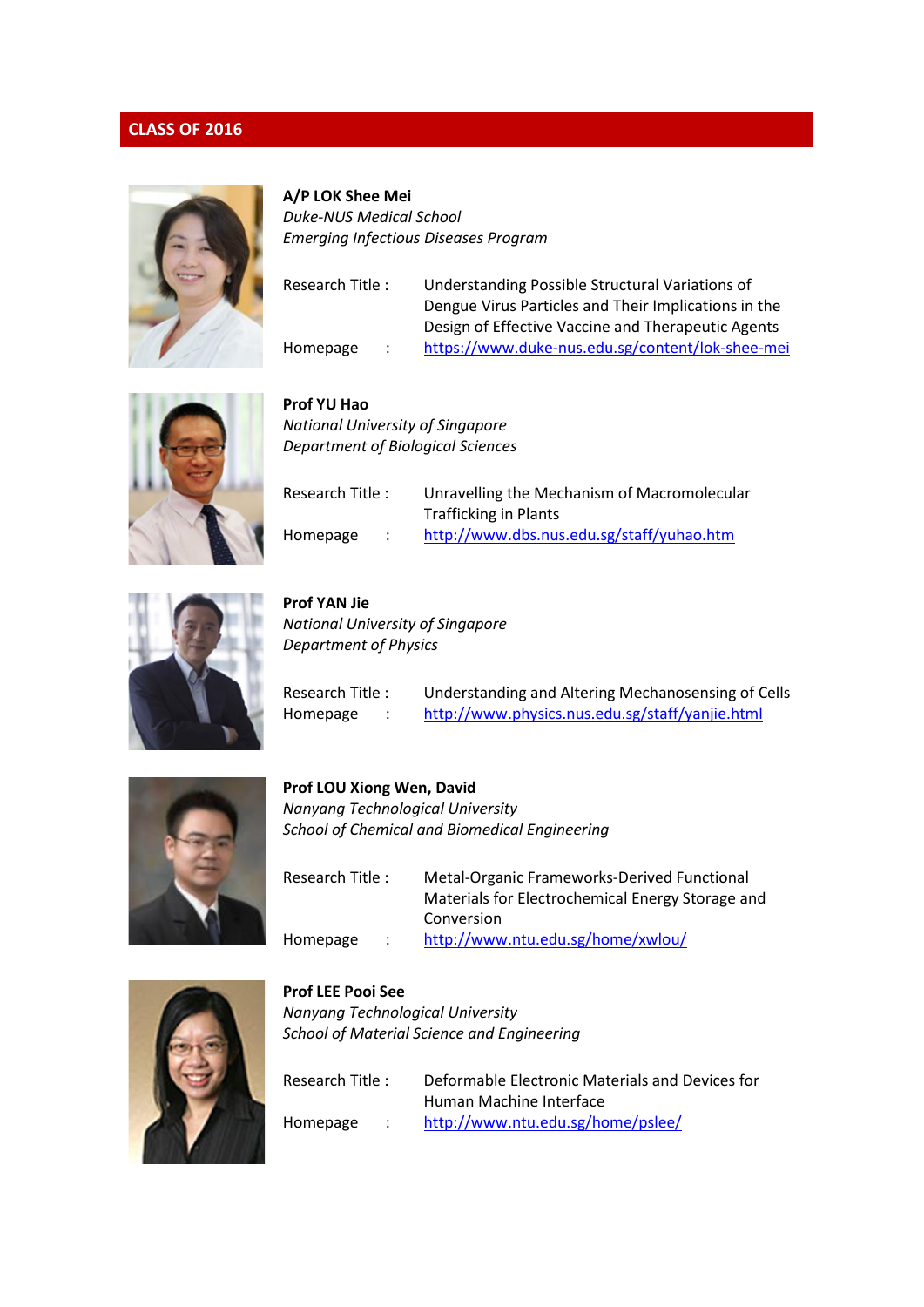

## **Prof CHI Yonggui, Robin** *Nanyang Technological University School of Physical and Mathematical Sciences*

Research Title : Opportunities with Carbene Organocatalysis: New Activation Modes & Metal-Free Rapid Green Access to Functional Molecules Homepage : <http://www.ntu.edu.sg/home/robinchi/>



## **Prof PHEE Soo Jay, Louis**

*Nanyang Technological University School of Mechanical and Aerospace Engineering*

| Research Title : Extending the Reach of Flexible Robotic Surgery |
|------------------------------------------------------------------|
| Homepage : http://research.ntu.edu.sg/expertise/academicprofile  |
| Pages/StaffProfile.aspx?ST EMAILID=MSJPHEE                       |



## **Prof Hilmi Volkan DEMIR**

*Nanyang Technological University School of Electrical and Electronic Engineering*

| Research Title: |                     | Emerging Colloidal Quantum Optoelectronics of        |
|-----------------|---------------------|------------------------------------------------------|
|                 |                     | Solution-Processed Atomically-Flat Nanocrystals      |
| Homepage        | $\sim$ 1.000 $\sim$ | http://research.ntu.edu.sg/expertise/academicprofile |
|                 |                     |                                                      |
|                 |                     | Pages/StaffProfile.aspx?ST EMAILID=HVDEMIR           |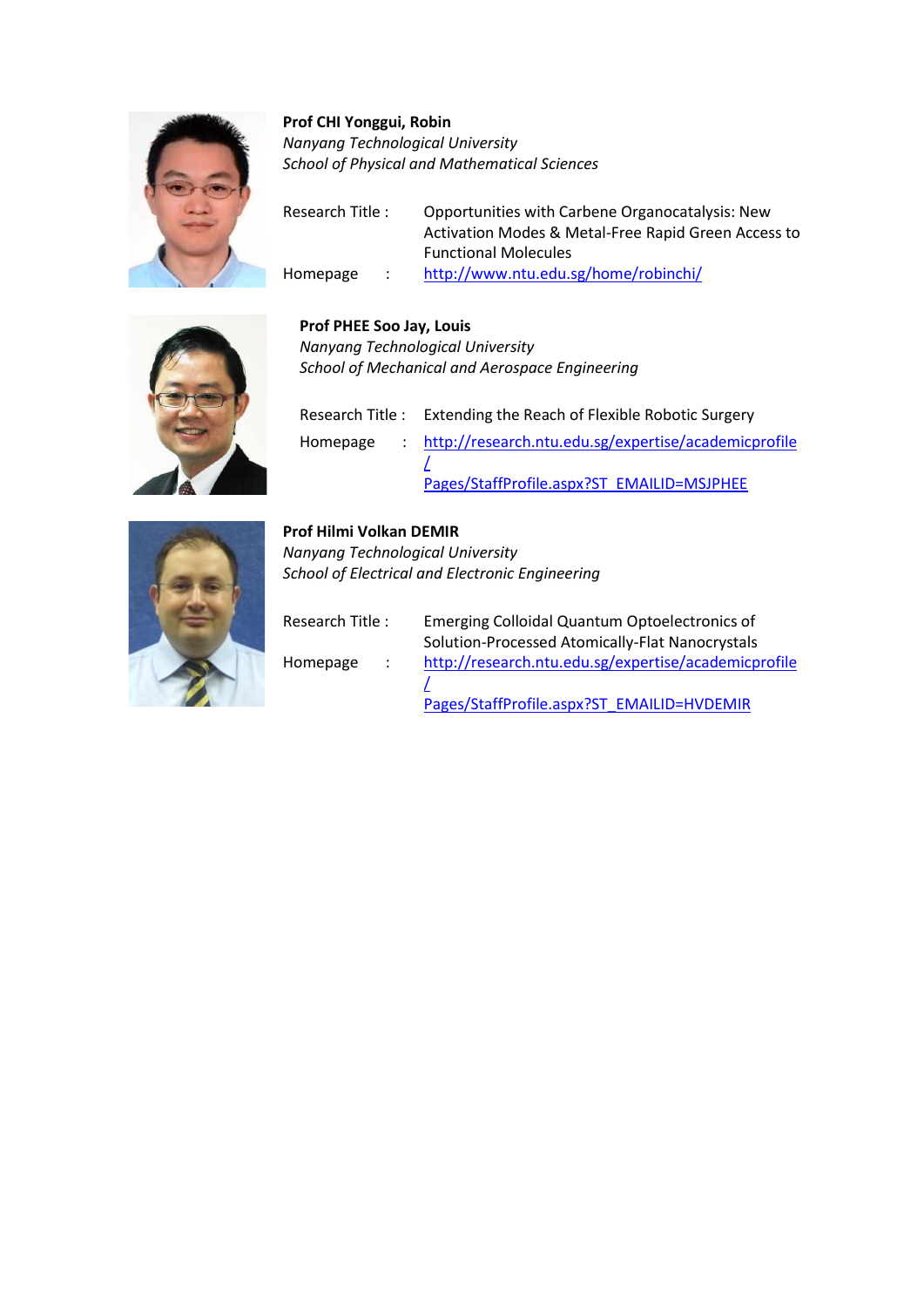

## **Prof LOH Kian Ping**

*National University of Singapore Department of Chemistry*

| Research Title : |  | Graphene Oxide: a New Class of Catalytic, Ionic and    |
|------------------|--|--------------------------------------------------------|
|                  |  | <b>Molecular Sieving Material</b>                      |
| Homepage         |  | https://www.chemistry.nus.edu.sg/people/academic_staff |
|                  |  | /lohkp.htm                                             |



| <b>Prof LIU Bin</b>                                 |
|-----------------------------------------------------|
| <b>National University of Singapore</b>             |
| Department of Chemical and Biomolecular Engineering |

| Research Title: |  | Aggregation Induced Emission: A Revolutionary Path to |
|-----------------|--|-------------------------------------------------------|
|                 |  | <b>Molecular Probes and Theranostic Nanoplatforms</b> |
| Homepage        |  | http://www.chbe.nus.edu.sg/faculty/cheliub            |



## **Prof XIONG Qi Hua** *Nanyang Technological University*

*School of Physical & Mathematical Sciences*

| Research Title : | Expanding the toolbox of laser cooling towards the next- |
|------------------|----------------------------------------------------------|
|                  | generation optical refrigeration                         |
| Homepage         | http://www1.spms.ntu.edu.sg/~qihuagroup/Group Principle  |
|                  | %20Investigator.html                                     |



## **Prof Christos PANAGOPOULOS**

*Nanyang Technological University School of Physical & Mathematical Sciences*

Research Title : Magnetic Interactions for Spin Topology Homepage : <http://phynelab.org/Staff/christos-panagopoulos/>



## **Prof Markus WENK** *National University of Singapore Department of Biochemistry and Department of Biological Sciences*

Research Title : Defining Natural Boundaries of Lipidomic Variations Homepage : <http://bch.nus.edu.sg/bchmrw.htm>